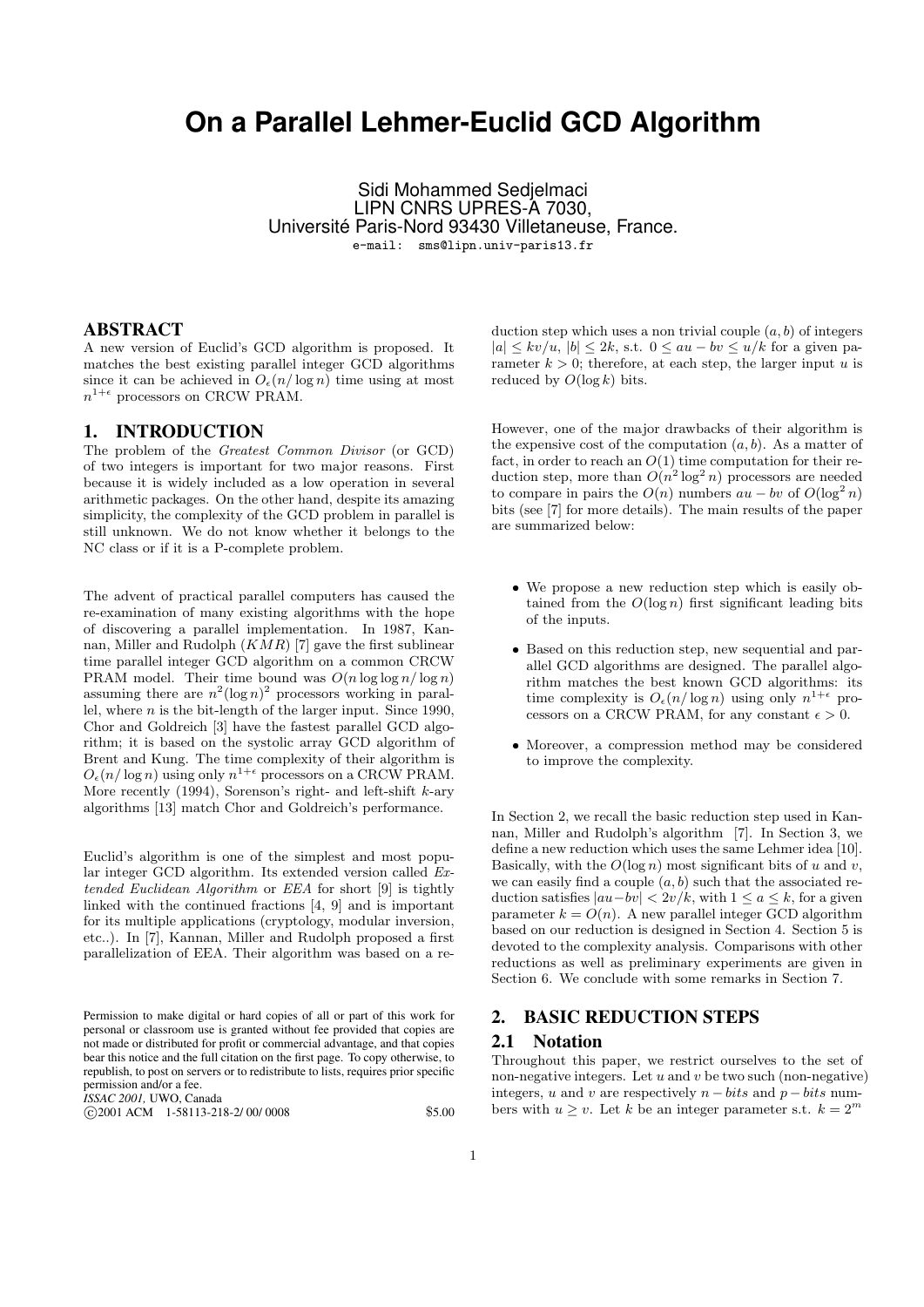with  $m \geq 2$  and  $m = O(\log n)$ .

EEA denotes the Extended Euclidean Algorithm. If many processors are in write concurrency then the Concurrent Read and Concurrent Write model "CRCW" of PRAM is considered. There are many submodels of CRCW PRAM for solving the write concurrency, however in order to allow the priority to the processor with the larger index, we choose the Priority sub-model [8].

Most of serial integer GCD algorithms use one or several transformations  $(u, v) \rightarrow (v, R(u, v))$  which reduce the size of current pairs  $(u, v)$ , until a pair  $(u', 0)$  is eventually reached. The last value  $u' = \gcd(u, v)$  is the result we want to find. These transformations will be called Reductions if they satisfy the following two properties:

$$
(P_1) \quad 0 \le R(u, v) < v.
$$
\n
$$
(P_2) \quad \gcd(v, R(u, v)) = \alpha \gcd(u, v), \text{ with } \alpha > 0.
$$

With  $(P_1)$  and  $(P_2)$ , we are guaranteed that algorithms terminate and return the correct value  $gcd(u, v)$ , up to a constant factor  $\alpha$  which can easily be removed afterwards [5, 16]. Examples of such basic reductions are given in Table 1.

Given a non-negative integer  $x \in N$ ,  $\ell_2(x)$  represents the number of significant bits of an non-negative integer  $x$ , not counting leading zeros:

$$
\ell_2(x) = \begin{cases} \lfloor \log_2(x) \rfloor + 1 & \text{if } x \ge 1, \\ 1 & \text{if } x = 0. \end{cases}
$$

So  $n = \ell_2(u)$ ,  $p = \ell_2(v)$  and p satisfies  $2^{p-1} \le v < 2^p$ . We let  $\rho = \rho(u, v) = \ell_2(u) - \ell_2(v) + 1$ . Thus, we obtain  $2^{\rho-2} < u/v < 2^{\rho}$ . We assume that  $p > 2m + 3$ .

As noticed by many authors the main difficulty in GCD algorithms happens when the input data  $u$  and  $v$  are roughly of the same size [7, 5, 16]. So we shall assume that when we apply our reduction:  $n - p < m - 1$  (or  $\rho < m$ ). Otherwise, we apply a more efficient reduction: the bmod, defined as:

$$
bmod(u, v) = |u - (u/v \mod 2^{\rho})v|/2^{\rho}.
$$

For any parameter  $\lambda$  s.t.  $0 \leq \lambda \leq p$  we define  $u_1$  and  $v_1$  by:

$$
u_1 = \lfloor u/2^{p-\lambda} \rfloor \text{ and } v_1 = \lfloor v/2^{p-\lambda} \rfloor.
$$

Let  $u_2 = u \mod 2^{p-\lambda}$  and  $v_2 = v \mod 2^{p-\lambda}$ , then  $u_2, v_2 <$  $2^{\lambda}$  and

$$
u = 2^{p-\lambda}u_1 + u_2 \text{ and } v = 2^{p-\lambda}v_1 + v_2.
$$

The numbers  $u_1$  and  $v_1$  are obtained with, respectively, the  $\lambda + n - p$  and the  $\lambda$  most significant leading bits of u and v.

# 2.2 The Kannan, Miller and Rudolph Reduction

The Kannan, Miller and Rudolph (KMR for short) integer GCD algorithm is based on the following lemma  $([7],$  page 9):

LEMMA 2.1.  $(KMR \; lemma)$ 

For all positive integers u, v and k with  $u \leq kv$ , there exists a couple  $(a, b) \neq (0, 0)$  s.t.  $|a| \leq kv/u$  and  $|b| \leq 2k$  which satisfies  $0 \le au - bv \le u/k$ .

**Remark:** Since  $|au-bv| \le u/k \le v$ , then  $|au-bv| = (au)$  $\pmod{v}$  or  $v - au \pmod{v}$ .

Thus any couple  $(a, b)$  found provides a reduction step called a KMR's reduction. Kannan, Miller and Rudolph proposed to compute in parallel all the  $O(k^2)$  numbers  $au - bv$ , and select those for which  $0 \le au - bv \le u/k$ . But this latter relation implies  $|au - bv| \le u/k$ , thus the couple  $(a, b)$  must be chosen from a set of  $O(k)$  numbers satisfying this relation. However, the pair  $(a, b)$  in [7] is not easily obtained. Although  $O(\log^2 n)$ -bit numbers are considered at each step,  $O(n)$  numbers  $au - bv$  must be compared in pairs. Therefore, more than  $O(n^2 \log^2 n)$  processors are needed in order to compute their reduction in constant time.

# 3. THE IMPROVED LEHMER-EUCLID RE-DUCTION

The main difficulty in EEA is the expensive cost of long divisions when we deal with large size inputs. In 1938, Lehmer [10] suggested another way to compute the couple  $(a, b)$ . Roughly speaking (see Knuth [9] for more details), working only with the leading bits of  $u$  and  $v$ , the author considers two single-precision rationals which approximate the quotient  $u/v$ , namely  $u'/v' < u/v < u''/v''$ . Thus if we carry out EEA simultaneously on the single-precision rationals  $u'/v'$  and  $u''/v''$  until we get a different quotient, we obtain the same sequence of quotients had we applied the multi-precision numbers  $u$  and  $v$ .

Let  $(a, b)$  be the last couple obtained by EEA. Then the transformation  $R(u, v) = au + bv$  is a reduction in the sense of Section 2. However, for random inputs  $u$  and  $v$ , the sequence of same quotients seems to be equally random. Although a first attempt was made by Sorenson [14] with a slightly modified version of Lehmer's algorithm, no a priori estimation of this reduction is known. The author only gave an asymptotic behavior of his reduction since he obtained (with our notation) [14]:

$$
R(u, v) = au + bv = O(u/2m).
$$

The reduction we propose in this paper is also based on leading bits and continuants but, by contrast, our reduction satisfies  $R(u, v) < 2v/k$  for any positive parameter k. We first specify how to compute the couple  $(a, b)$  of the reduction then both a sequential and a parallel version of a GCD algorithm are proposed.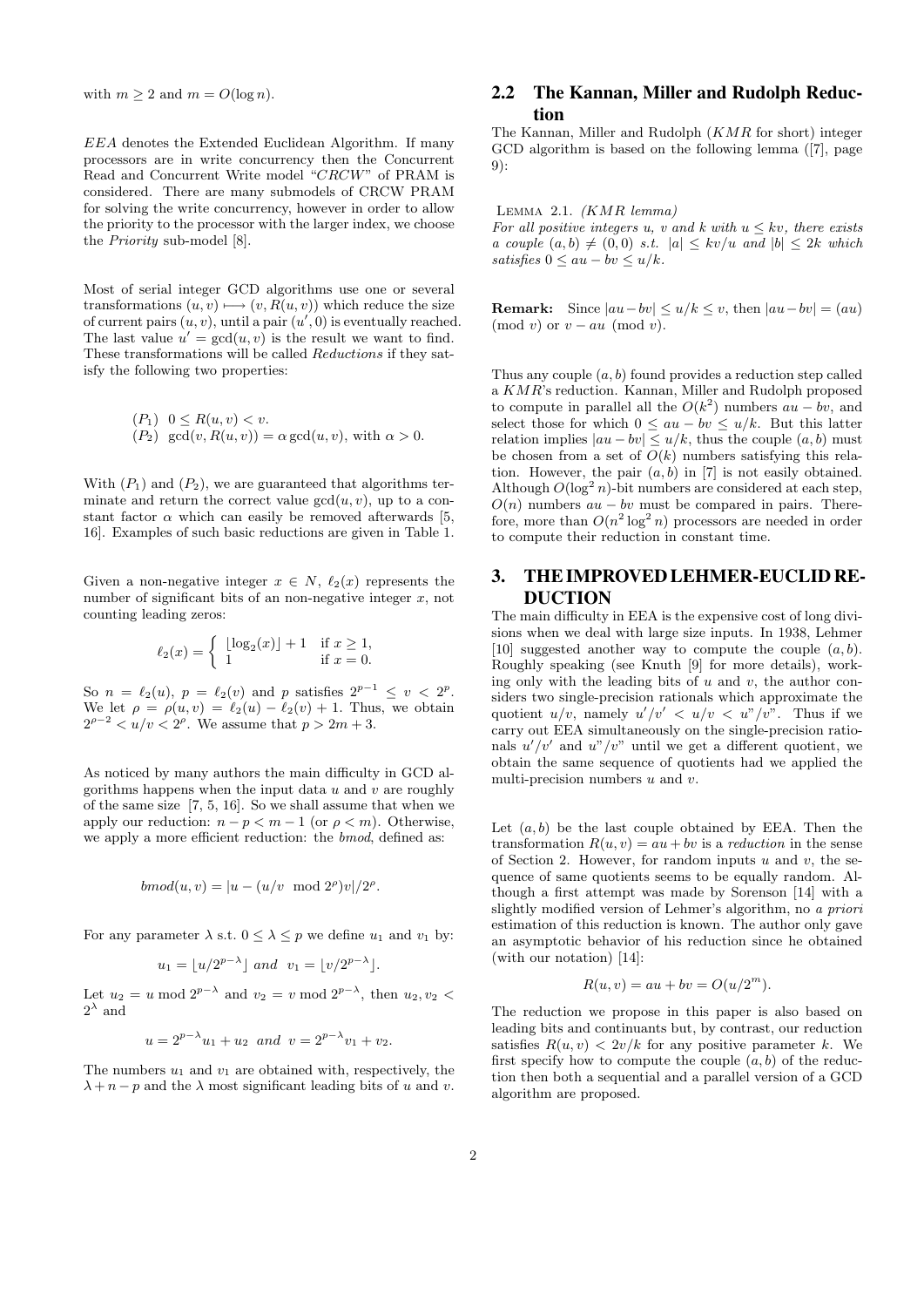| Name     | Reduction         | Property                    |
|----------|-------------------|-----------------------------|
| Euclid   | $u - qv$          | $q= u/v $                   |
| binary   | $(u - v)/2$       | $u$ and $v$ odds            |
| bmod     | $ u-xv /2^{\rho}$ | $x = (u/v) \pmod{2^{\rho}}$ |
| Sorenson | $ au + bv /k$     | $au + bv \equiv 0 \pmod{k}$ |

Table 1: Examples of Reductions.

LEMMA 3.1. For all positive integers  $u \ge v$ ,  $k = 2^m$  and  $p = \ell_2(v) > 2m + \rho$ , there exists a couple of integers  $(a, b) \neq$ (0,0) s.t.  $1 \leq a \leq k$  which satisfies  $0 \leq |au - bv| \leq 2v/k$ .

Moreover, the couple  $(a, b)$  is only obtained from the first  $2m + 2\rho$  leading bits of u and the first  $2m + \rho + 1$  leading bits of v respectively.

PROOF. Let  $\lambda = 2m + \rho + 1$  and  $u_1$  and  $v_1$  as previously defined in Section 2. Note that  $u_1$  and  $v_1$  exist since  $p - \lambda \geq 0$ . Applying Hardy and Wright's theorem [4] (theorem 36, p.30) to the rational  $v_1/u_1$  with  $k' = \lfloor ku_1/v_1 \rfloor$ , we obtain a couple  $(a, b)$  of integers s.t.

$$
1 \le a, b \le k' - 1
$$
 and  $|v_1/u_1 - a/b| \le 1/k'b$ 

hence

$$
|au_1 - bv_1| \le u_1/k' \le \frac{u_1}{\lceil ku_1/v_1 \rceil} \le v_1/k.
$$

We let  $R = |au - bv|$ . We obtain

$$
R = |au - bv| \le |au_1 - bv_1|2^{p-\lambda} + |au_2 - bv_2|
$$

 $R < 2^{p-\lambda}v_1/2^m + 2^{p-\lambda}k'$ 

$$
R < v/2^m + 2^{p - \lambda + m + \rho}.
$$

From  $\lambda = 2m + \rho + 1$ , we obtain

$$
R < 2v/k.
$$

Moreover we have  $|a - bv_1/u_1| \leq 1/k'$  so  $a \leq bv_1/u_1 + 1/k'$ , but  $b \leq k' - 1 < k u_1 / v_1$  so  $a < k + 1/k'$  and

 $a \leq |k + 1/k'| = k.$ 

 $\Box$ 

#### Remarks

• Note that  $b \leq \lceil k u_1/v_1 \rceil - 1 < k u_1/v_1$ . The previous reduction satisfies  $R = |au - bv| = (au) \pmod{k}$  or  $v - au$  $\pmod{k}$  since  $R < 2v/k < v$ ;  $m \geq 2$ .

• The constant 2 in the inequality is less precise and our first experiments show that, most of the time, we have  $R \lt v/k$ (see Table 2).

DEFINITION 3.1. Let  $(a, b)$  be one of the couples defined in Lemma 3.1. The  $R_{ILE}$  transformation is defined by

$$
R_{ILE}(u, v) \stackrel{def}{=} |au - bv|.
$$

Many such couples can be found and  $R_{ILE}$  depends on the couple  $(a, b)$  considered, but for any one of them,  $R_{ILE}$  is a *reduction* which satisfies  $R_{ILE}(u, v) = |au - bv| < 2v/k$ . We propose in the next Section an easy way to compute one of these couples  $(a, b)$  and the reduction  $R_{ILE}$ .

### 3.1 The Algorithms

We give below a sequential and a parallel algorithm for computing our reduction  $R_{ILE}$ .

**Input:**  $u \geq v$  and  $k = 2^m$  s.t.  $\rho = n - p + 1 < m$  and  $p > 2m + \rho + 1.$ Output:  $R_{ILE}(u, v)$ .

Step 1

$$
p := l_2(v);
$$
  
\n
$$
\lambda := 2m + \rho + 1;
$$
  
\n
$$
u_1 := \lfloor u/2^{p-\lambda} \rfloor; \ v_1 := \lfloor v/2^{p-\lambda} \rfloor;
$$
  
\n
$$
u_2 := u \pmod{2^{p-\lambda}}; \ v_2 := v \pmod{2^{p-\lambda}};
$$

**Step 2** Run EEA with the couple  $(u_1, v_1)$  and compute successive triplets  $(r, b, a)$ , where  $r = au_1 + bv_1$  until  $|a| > 2^m$ . Save the previous triplet  $(r, a, b)$ . Note that  $ab < 0$ .

**Step 3** Compute  $R_{ILE} = |au + bv| = |r2^{p-\lambda} + au_2 + bv_2|;$ 

Return  $R_{ILE}$ .

Fig. 1 The Sequential Algorithm for computing  $R_{ILE}$ .

All the triplets  $(r, a, b)$  computed in EEA satisfy  $b = |au_1|$ or  $b = |au_1|+1$ . Therefore r expresses as  $r = au_1 \mod v_1$  or  $r = v_1 - (au_1 \mod v_1)$  and the previous algorithm is easily parallelized as follows.

**Input:**  $u \geq v$  and  $k = 2^m$  s.t.  $\rho = n - p + 1 < m$  and  $p > 2m + 3.$ Output:  $R_{ILE}(u, v)$ .

#### Step 1

Compute  $p$ ,  $\lambda$ ,  $u_1$ ,  $u_2$ ,  $v_1$  and  $v_2$  as in Figure 1.

Step 2 For  $i = 1, 2, ..., 2^m$  Do in parallel  $q_i := |iu_1/v_1|; \; r_i := iu_1 - q_i v_1;$ if  $r_i < v_1/k$  then  $r := r_i; a := i; b := q_i;$ if  $v_1-r_i < v_1/k$  then  $r:=v-r_i; a := i; b := q_i+1;$ End Do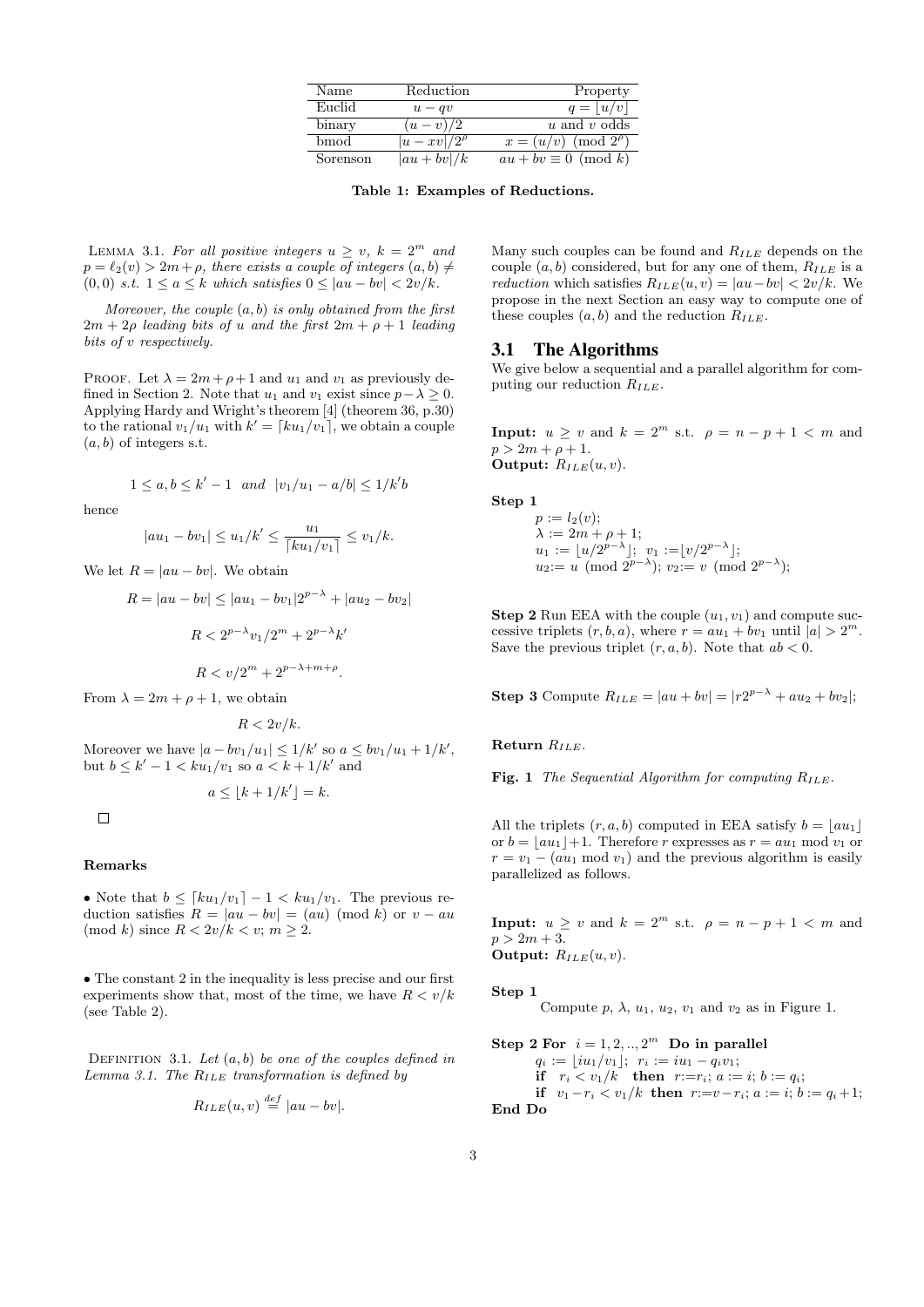**Step 3** Compute in parallel  $R_{ILE} = |au - bv| = |r2^{p-\lambda} +$  $au_2 - bv_2$ |;

Return  $R_{ILE}$ .

Fig. 2 The Parallel Algorithm for computing  $R_{ILE}$ .

If many processors are in write concurrency in Step 2 then we use the Priority sub-model of CRCW-PRAM. With this sub-model, we obtain the largest a s.t.  $1 \le a \le k$  and the smallest reduction  $R_{ILE}$ .

**Remark:** Let  $m = O(\log n)$ . Even when u and v are very large numbers in size (up to 65, 536-bits,  $n, p \leq 2^{16}$ ) the computations in Step 1 and 2 can be performed in constant time with a single precision since  $log n \le 16$  (see Section 5).

#### 3.2 An Example

Let  $u = 1,759,291$  and  $v = 1,349,639$ . Their binary representations are respectively:

> $11010110$   $1100000111011 = 1,759,291$ 10100100 1100000000111 = 1,349,639

We obtain  $n = p = 21$  so that  $\rho = 1$ . If we take  $m = 3$ , we obtain  $\lambda = 2m + 2 = 8$ ,  $u_1 = 214$  and  $v_1 = 164$  (the bits representing  $u_1$  and  $v_1$  are in bold). Applying the EEA to  $u_1$  and  $v_1$  yields the first successive integers  $q, r, b$  and  $a$  $(r = au + bv).$ 

|   |     | h  | a. |
|---|-----|----|----|
|   | 214 | '' |    |
|   | 164 |    | 0  |
|   | 50  |    |    |
| 3 | 14  |    | 3  |
| 3 | Q   | 13 | 10 |

In our example we obtain  $a = -3$ ,  $b = 4$ ,  $r = 14 < v_1/k =$  $164/8 = 20.50$  and

$$
R_{ILE} = |-3u + 4v| = 120,683.
$$

Note that  $R_{ILE} < v/k = 168, 704.88$ . On the other hand the computation of the bmod reduction and that of Sorenson  $R<sub>S</sub>$  yield: (see Section 6.2 for the computation of  $R<sub>S</sub>$ )

*bmod*(
$$
u, v
$$
) =  $|u - v|/2 = 204,826$  and  
\n $R_S = |7u + 5v|/64 = 297,863$ , with  $k = 64$ ,  
\n $R_S = |u + 3v|/16 = 363,013$ , with  $k = 16$ .

# 4. ILE-GCD: THE IMPROVED LEHMER-EUCLID GCD ALGORITHM

Given integers  $u \ge v > k > 0$  s.t.  $gcd(v, k) = 1$ , we assume that when the algorithm starts,  $u$  is  $n$  bits large. Recall that the parameter m is such that  $m = O(\log n)$  for  $R_{ILE}$  thus this value yields at most  $O(n/\log n)$  iterations.

As to the stop test in the routine, we use  $v \geq 8k^2$  ( $R_{ILE}$ is undefined when  $v < 8k^2$ ). We find it easier to take m as a "threshold" (the borderline choice between  $R_{ILE}$  and the bmod reductions); likewise, we might choose a varying threshold, depending upon  $v$  and experimental data [5, 16].

### 4.1 High Level Description

- **Step 1:** Let us note  $d = \gcd(u, v)$ . Find  $d_1$ , s.t.  $d_1$  equals the product of all common divisors of  $u$  and  $v$  which are less than k.
- **Step 2:** Perform reductions until  $v < 8k^2$ : if  $\rho < m$ , then perform  $R_{ILE}$ 's; else, perform the *bmod* reduction.

Compute  $d = \gcd(u, v)$  with Euclid's (or bmod) algorithm, where  $(u, v)$  is the last pair satisfying  $v < 8k^2$ .

**Step 3:** Remove all divisors  $\lt k$  from d.

**Step 4:** Return  $d \times d_1$ .

Fig. 3 The Parallel ILE-GCD Algorithm.

Step 1, 3 and 4 are similar to the phases in KMR algorithm. Step 2 is designed in Figure 2.

# 5. COMPLEXITY ANALYSIS

We give below the complexity analysis of the parallel ILE-GCD Algorithm. First note that the computation of  $\ell_2(u)$ and  $\ell_2(v)$  can be computed in  $O(1)$  time in parallel with  $O(n)$  processors in CRCW (Priority). Observe that  $u_1$  and  $v_1$  can be found by extraction;  $2^{p-\lambda}$  is not needed, nor is the multiprecision division.

We compute  $r_i = iu_1 - q_iv_1$  and test if  $r_i < v_1/k$  or  $v_1 - r_i <$  $v_1/k$  to select the index i. Then  $iu_2 - q_i v_2$  can be computed in parallel as well as  $R_{ILE} = |2^{p-\lambda}r + iu_2 - q_i v_2|$ . All these computations can be done in  $O(1)$  time with  $O(n2^{2m})$  +  $O(n \log \log n)$  processors. Indeed, precomputed table lookup can be used for multiplying two m-bit numbers in constant time with  $O(n2^{2m})$  processors in CRCW PRAM model, providing that  $m = O(\log n)$  (see [13]).

Precomputed table lookup of size  $O(m2^{2m})$  can be carried out in  $O(\log m)$  time with  $O(M(m)2^{2m})$  processors, where

$$
M(m) = m \log m \log \log m
$$

(see [13] or [3] for more details).

The computation of  $R_{ILE} = |iu - q_i v|$  requires (see Figure 2) only two products iu and  $q_i v$  with the selected index i. Thus  $R_{ILE}$  can be computed in parallel in  $O(1)$  time with:  $(\rho < m)$ 

$$
O(n2^{2m}) + O(n \log \log n) = O(n2^{2m})
$$
 *processors.*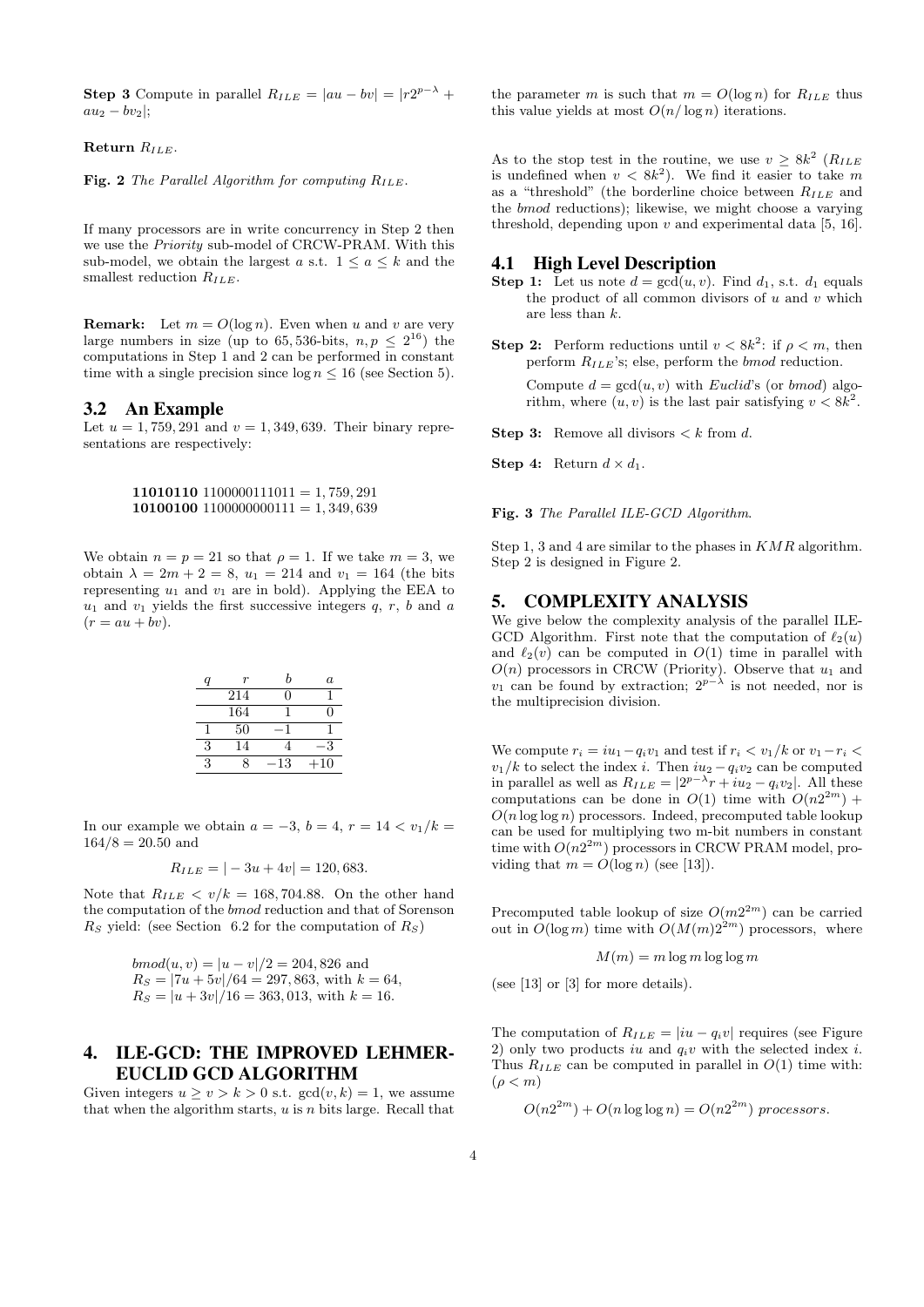$R_{ILE}$  reduces the size of the smallest input v by at least  $m-1$  bits. Hence the  $ILE-GCD$  algorithm runs in  $O(n/m)$ iterations. For  $m = 1/2 \epsilon \log n$ ,  $(\epsilon > 0)$  the parallel ILE – GCD algorithm matches the best previous GCD algorithms in  $O_\epsilon(n/\log n)$  time using only  $n^{1+\epsilon}$  processors on a CRCW PRAM.

# 6. COMPARISON TO OTHER REDUCTIONS 6.1 Sorenson's Reduction

Sorenson's reduction  $R_S$  is based on the modular relation

$$
au + bv \equiv 0 \pmod{k} \text{ with } 0 < |a|, |b| < \sqrt{k} \quad (1)
$$

and  $R_S$  is defined by  $R_S(u, v) = |au + bv|/k$ . However the inequality  $|au+bv|/k < v$  does not always hold with  $R_S$  and this somehow restrict the domain of use of  $R<sub>S</sub>$ . We prove the following.

Lemma 6.1. Sorenson's k-ary transformation is a reduction if  $k > 2^{2\rho+2}$ .

PROOF. It is easily seen that Sorenson's transformation sat-PROOF. It is easily seen that Sorenson's transformation satisfies  $R(u, v) < 2u/\sqrt{k} < 2^{\rho+1}v/\sqrt{k}$ . A sufficient condition for  $R(u, v) \leq 2u/\sqrt{\kappa} \leq 2v/\sqrt{\kappa}$ . A summer condition<br>for  $R(u, v)$  to be a reduction is then  $2^{\rho+1}v/\sqrt{\kappa} < v$ , that is  $k > 2^{2(\rho+1)}$  or  $\rho < m/2 - 1/2$ .

Indeed Weber [16] and Jebelean [5] use Sorenson's reduction only when  $k > 2^{4\rho - 2}$  or  $\rho < m/4 + 1/2$ , while  $R_{ILE}$  can be used for  $\rho < m$ .

Actually one of the major drawbacks of  $R<sub>S</sub>$  is that the value of  $|au+bv|$  might be large, especially when a and b are both positive (See the example given in Section 3.2).

# 6.2 The Weber's Algorithm

Sorenson suggested in [13] table lookup to find a couple of integers  $(a, b)$  satisfying relation (1). By contrast, Jebelean [5] and Weber [16] both propose an easy algorithm which finds such couple  $(a, b)$ . These couples  $(a, b)$  are obtained by running EEA (with one column added instead of two) until  $b < k$ . We give below this algorithm.

*Input:*  $x, y > 0, k > 1$ , and  $gcd(k, x) = gcd(k, y) = 1$ . Output:  $(n, d)$  s.t.  $0 < n$ ,  $|d| < \sqrt{k}$ , and  $ny \equiv dx \pmod{k}$ .

$$
c := x/y \mod k \; ; \qquad \text{``initialization */}
$$
\n
$$
f_1 = (n_1, d_1) := (k, 0) \; ;
$$
\n
$$
f_2 = (n_2, d_2) := (c, 1)
$$
\n
$$
\text{while } n_2 \ge \sqrt{k} \; \text{do}
$$
\n
$$
f_1 := f_1 - \lfloor n_1/n_2 \rfloor f_2
$$
\n
$$
\text{swap } (f_1, f_2)
$$
\n
$$
\text{endwhile}
$$
\n
$$
\text{return } f_2
$$

Fig. 4 The Weber's Algorithm for computing the couples  $(a, b)$  of  $R<sub>S</sub>$ .

| Reduction           | $R_S$   | $R_{ILE}$ |
|---------------------|---------|-----------|
| Average Time        | 0.05    | 0.05      |
| Average Ratio $R/v$ | .079343 | .058005   |

Table 2: First Results.

The reductions  $R_{ILE}$  and  $R_S$  are theoretically quite similar. However the key problem for reductions is the computation cost of the couples  $(a, b)$ . It is worth noting that the computation of  $R_{ILE}$  is easier than that of  $R_S$  proposed by Weber. As a matter of fact, if we compare the algorithms for computing both  $R_S$  and  $R_{ILE}$ , we can observe (see Fig. 3 and 4) that the computation of  $R<sub>S</sub>$  proposed by Weber needs an extra amount of time spent for computing the modular quotient  $c = x/y \mod k$ .

### 6.3 First Experiments

Due to the similarity between the GCD algorithms based on  $R_S$  and  $R_{ILE}$  [16], it is sufficient to compare the reductions  $R_S$  and  $R_{ILE}$  with each other rather than with all the GCD algorithms.

We have compared sequential algorithms for computing  $R<sub>S</sub>$ and  $R_{ILE}$  reductions. The implementation is written in C with GNU C Compiler gcc (Stallman, 1991 [15]) on Unix system. The average times are in seconds. The source files were not optimized and  $R_S$  is used as a benchmark.

The experiments were done on  $N$  random numbers  $u$  and  $v$ of size 30 to 32 bits,  $20 \leq N \leq 50$ . The parameters were  $m = 3, \lambda = 10$ , thus only the reductions  $R_S$  and  $R_{ILE}$  are considered since  $\rho \leq 3$ .

Our preliminary results are described in Table 2. It seems that for the same average time, the average ratio  $R/v$  is slightly better when  $R_{ILE}$  is used.

### 7. CONCLUSION

This last decade, no major improvement has been made for parallel complexity of integer GCD computation and a performance of  $O_{\epsilon}(n/\log n)$  time with  $n^{1+\epsilon}$  processors on a CRCW PRAM seems to be a "limit" not easily surpassed.

Reduction methods are widely used as a tool in most integer GCD algorithms. We propose a new reduction called  $R_{ILE}$ where both theoretical and practical aspects are considered.  $R_{ILE}$  reduction presented in this paper may be used as a basic transformation for the best current GCD algorithms, as in [13, 16] for example. We have designed an integer GCD algorithm based on this reduction which matches the best existing algorithms.

Although its complexity remains the same, a compression method may be suggested [7, 3]. It is worth noting that, as far as  $R_{ILE}$  reduction is considered, all the decisions are made only from the first  $O(m)$  leading bits of the current